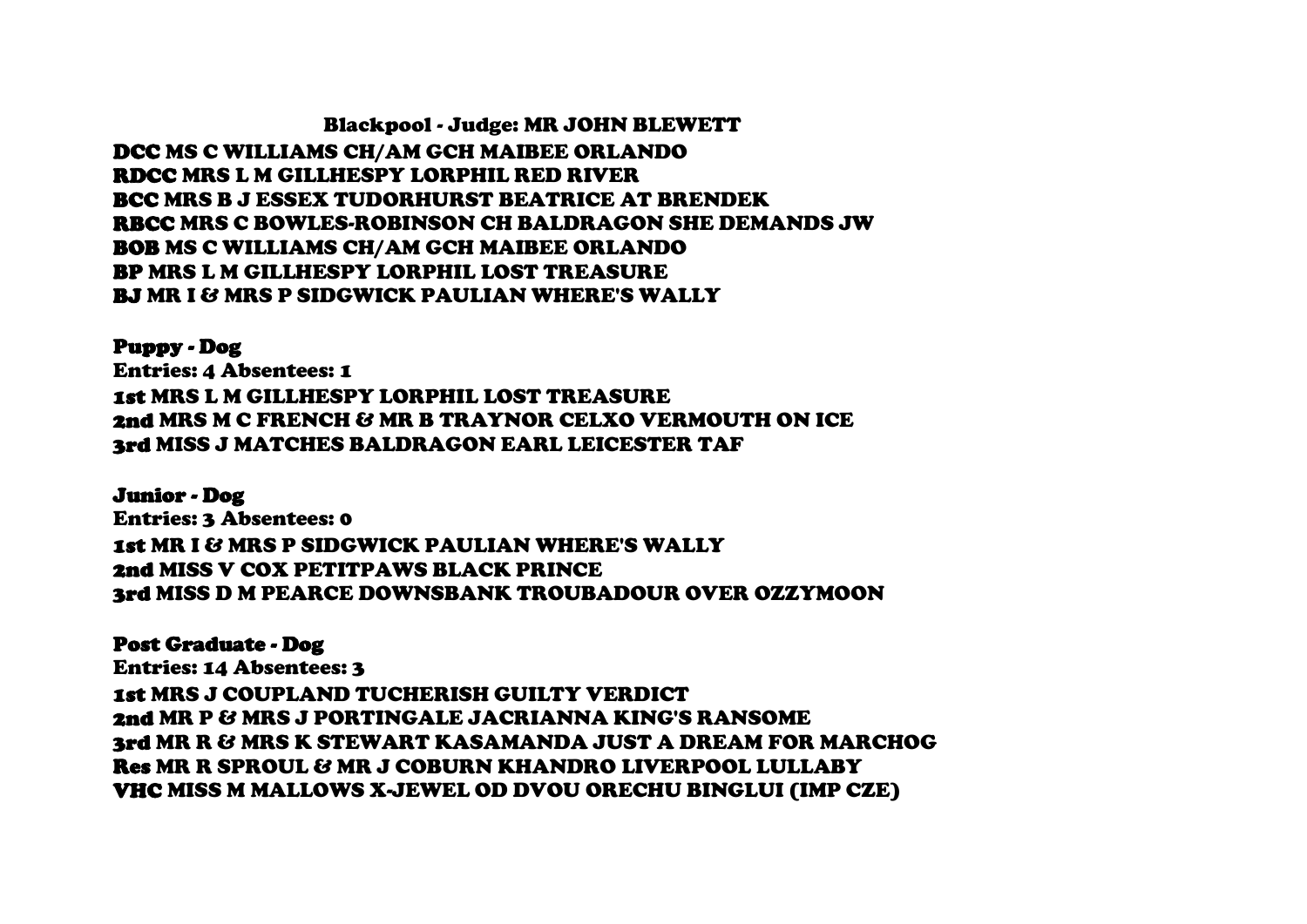Limit - Dog Entries: 10 Absentees: 2 1st MRS L M GILLHESPY LORPHIL RED RIVER 2nd MRS T M JACKSON AMANTRA TREASURY 3rd MR R SPROUL & MR J COBURN KHANDRO NO REGRETS Res MR & MRS S C SMITH JUSTACHARMA MAGIC IS HERE VHC MRS S A BYERS LANOLA GIORGIO ARMANI WITH SIMANNIE

Open - Dog Entries: 9 Absentees: 1 1st MS C WILLIAMS CH/AM GCH MAIBEE ORLANDO 2nd MRS T M JACKSON CH AMANTRA REGAL DUKE 3rd MRS B J ESSEX CH CHACOMBE ROYAL GIFT TO BRENDEK Res MR & MRS S C SMITH CH HEADRA'S TRULY MAGIC IS JUSTACHARMA VHC MRS M J HUNTER MAYNORTH SHADES OF HEAVEN AT HOOEBARTON

Puppy - Bitch

Entries: 4 Absentees: 1 1st MRS C BOWLES-ROBINSON BALDRAGON HOLD THAT THOUGHT 2nd MR M, MRS K AUSTIN & MISS E BAKER COFTON DANCING THROUGH LIFE 3rd MISS C GURTNER MADELEINE DE MELCOURT [ATC AT03187FRA]

Junior - Bitch Entries: 3 Absentees: 0 1st MISS V COX PETITPAWS BLACK PEARL 2nd MRS C CHAMPION & MISS V HARVEY LANKCOMBE CLARA BOW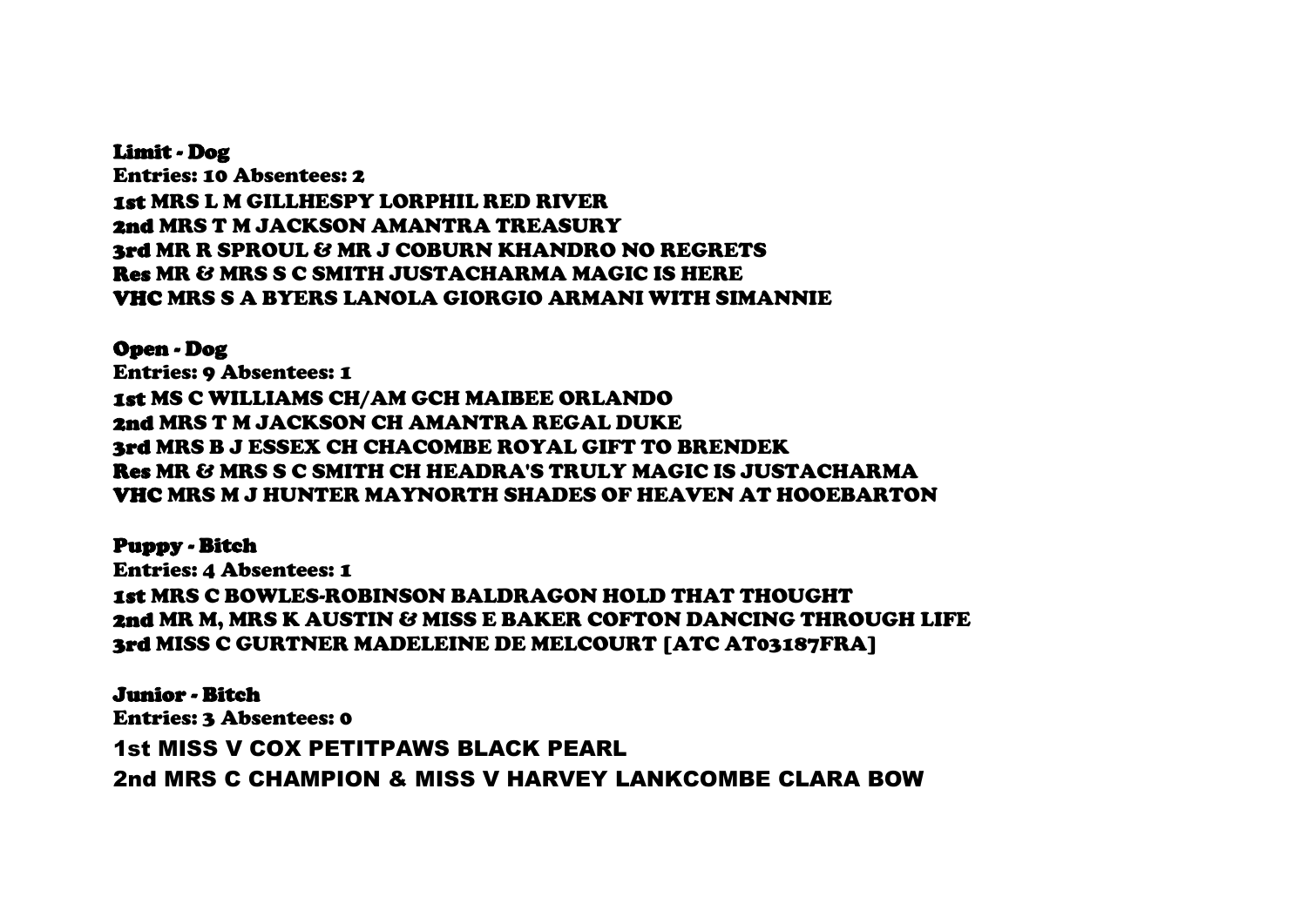## 3rd MISS C MELVILLE & MRS T JACKSON AMANTRA REGAL STAR

Post Graduate - Bitch Entries: 9 Absentees: 1 1st MR R S & MRS R K BAKER COFTON FAITY TALE 2nd MRS I M ASKINS & MRS M E KENDALL COFTON WINTER TIME TALE AT HEADRA JW 3rd MRS J COUPLAND WINIE OD DVOU ORECHU AND TUCHERISH (IMP CZE) Res MR P & MRS J PORTINGALE JACRIANNA SIMPLY BEWITCHED VHC MR R SPROUL & MR J COBURN KHANDRO UR MY WORLD

Limit - Bitch Entries: 6 Absentees: 1 1st MR R & MRS K STEWART MARCHOG MACFLANNELETTE 2nd MRS L M GILLHESPY LORPHIL'S DESIGN 3rd MR R SPROUL & MR J COBURN SUGAR PLUM PIE FOR KHANDRO Res MISS J MATCHES KHANDRO LA VIE EN ROSE FROM FOCHAI VHC MR & MRS S C SMITH JUSTACHARMA ONE MORE MAGIC

Open - Bitch Entries: 5 Absentees: 0